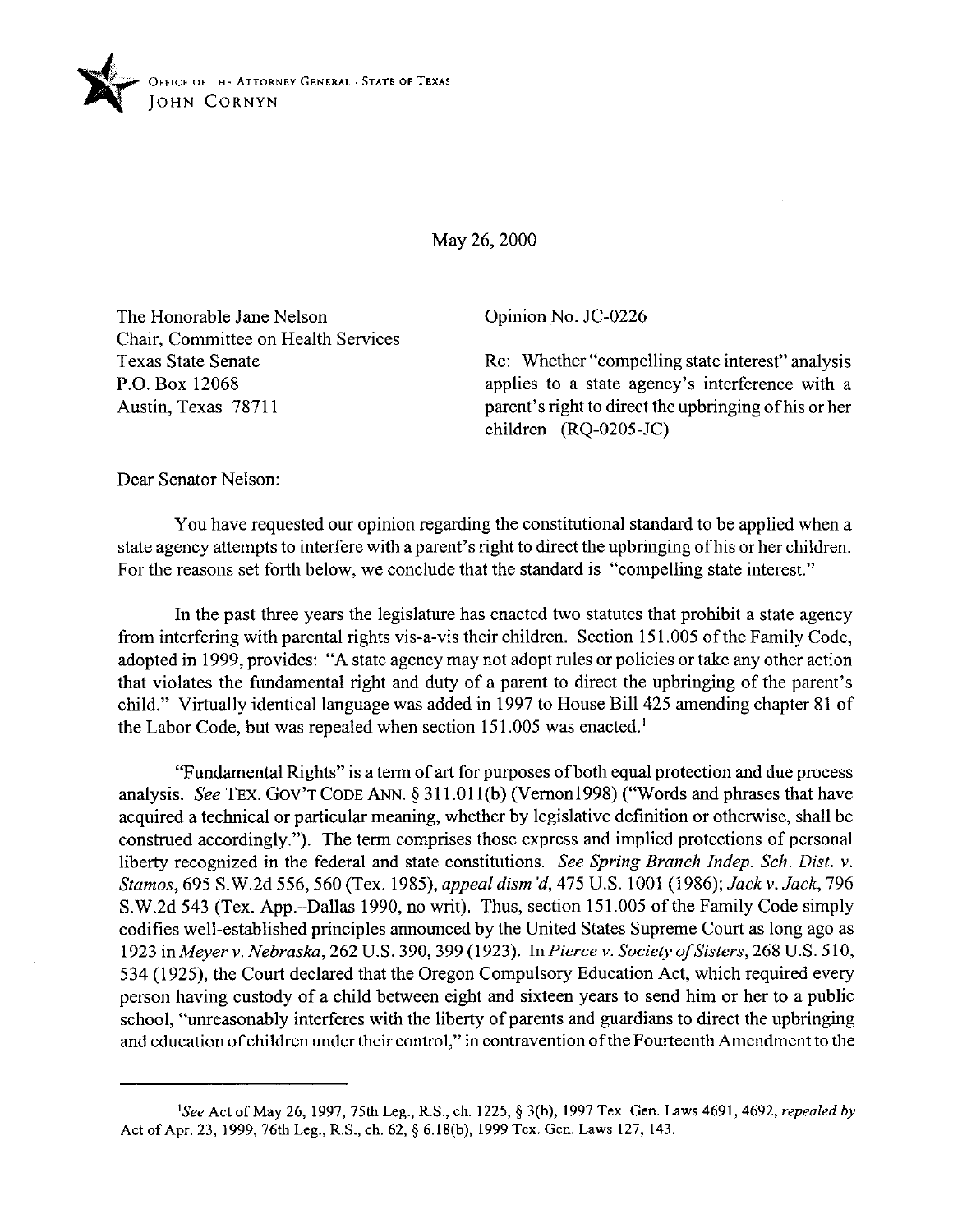United States Constitution. *Id.* at 534-35. The Court reached the same conclusion almost a halfcentury later in *State of Wisconsin v. Yoder*, 406 U.S. 205 (1972), when it held that the First and Fourteenth Amendments prohibited the state from compelling Amish parents "to cause their children to attend formal high school to age 16." *Id.* at 234.

The Supreme Court has also made clear that personal rights that can be deemed fundamental or that are implied in the concept of ordered liberty are included in the Constitution's guarantee of personal privacy. *See Griswold v. Connecticut,* 381 U.S. 479, 485 (1965). Those privacy rights include matters relating to the home, marriage, procreation, motherhood, child rearing, and education. See Carey v. Population Servs. Int'l, 431 U.S. 678, 684-85 (1977). In these categories, where fundamental rights are at issue, regulation limiting these rights can be justified only by "compelling state interests." See *id.,* at 686. Legislation that attempts to infringe on these rights must be narrowly drawn to express only valid state interests. See *id.; see also Griswold,* 381 U.S. at 485.

We conclude that, when a state agency attempts to interfere with the fundamental right of a parent to direct the upbringing of his or her children, it must, in order to do so, satisfy the constitutional standard of "compelling state interest."